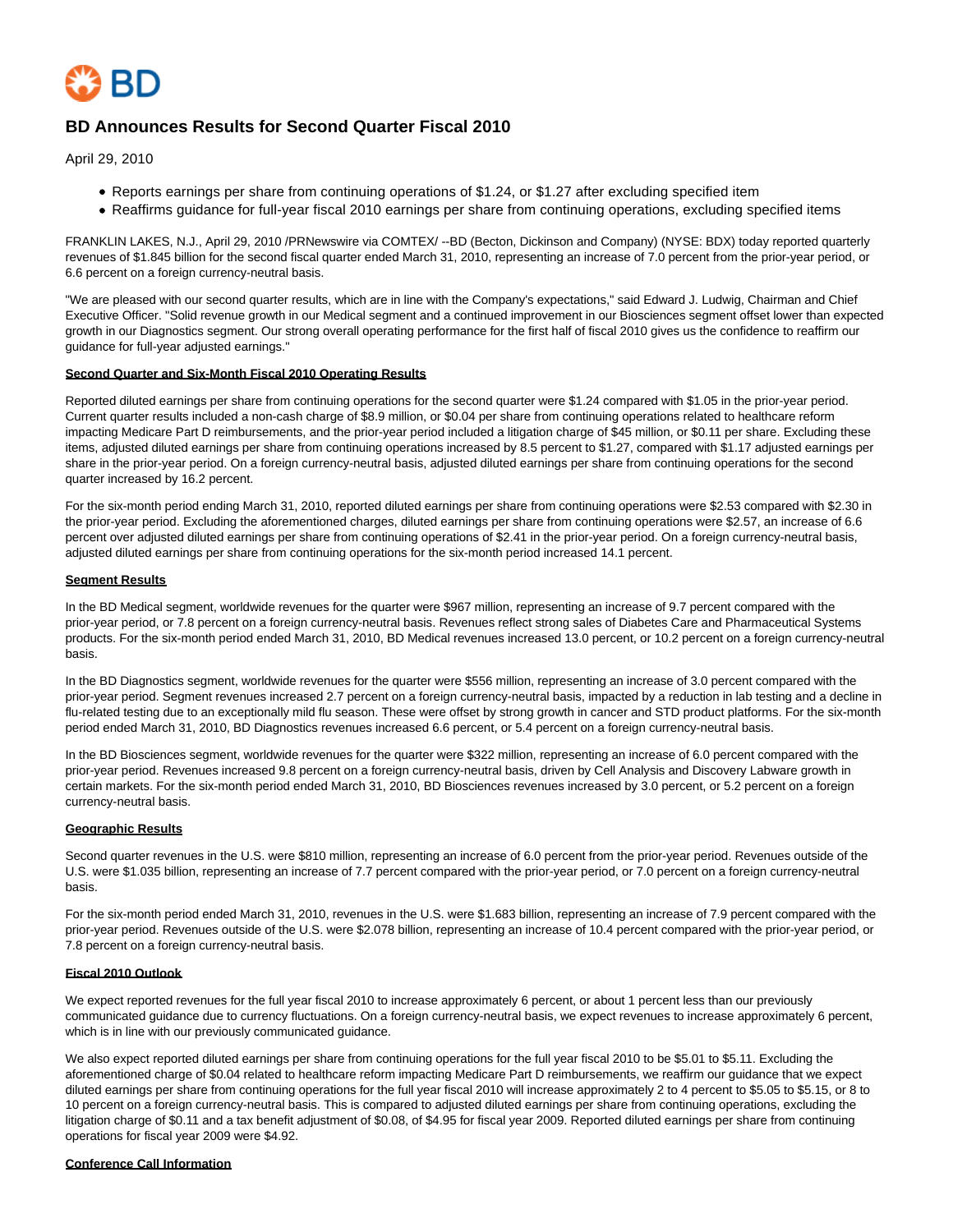A conference call regarding BD's second quarter results and its expectations for the full fiscal year will be broadcast live on BD's website, [www.bd.com/investors,](http://www.bd.com/investors) along with related slides, at 10:00 a.m. (ET) Thursday, April 29, 2010. The conference call will be available for replay on BD's website[, www.bd.com/investors,](http://www.bd.com/investors) or at 1-800-642-1687 (domestic) and 1-706-645-9291 (international) through the close of business on May 6, 2010, access code 67104728.

#### **Non-GAAP Financial Measures**

This news release contains certain non-GAAP financial measures. Reconciliations of these and other non-GAAP measures to the comparable GAAP measures are included in the attached financial tables and the Form 8-K that BD filed today with the SEC.

#### **About BD**

BD is a leading global medical technology company that develops, manufactures and sells medical devices, instrument systems and reagents. The Company is dedicated to improving people's health throughout the world. BD is focused on improving drug delivery, enhancing the quality and speed of diagnosing infectious diseases and cancers, and advancing research, discovery and production of new drugs and vaccines. BD's capabilities are instrumental in combating many of the world's most pressing diseases. Founded in 1897 and headquartered in Franklin Lakes, New Jersey, BD employs approximately 29,000 associates in more than 50 countries throughout the world. The Company serves healthcare institutions, life science researchers, clinical laboratories, the pharmaceutical industry and the general public. For more information, please visit [http://www.bd.com/.](http://www.bd.com/)

This press release contains certain estimates and other forward-looking statements (as defined under Federal securities laws) regarding BD's performance, including future revenues and earnings per share. All such statements are based upon current expectations of BD and involve a number of business risks and uncertainties. Actual results could vary materially from anticipated results described, implied or projected in any forward-looking statement. With respect to forward-looking statements contained herein, a number of factors could cause actual results to vary materially from any forward-looking statement. These factors include, but are not limited to: the unknown consequences of the recently-enacted healthcare reform in the United States, including the impact of the reduction in Medicare and Medicaid payments to hospitals, pharmaceutical companies and other customers, which could reduce demand for our products and increase downward pricing pressure; adverse changes in regional, national or foreign economic conditions, including any impact that may result from the current global economic downturn on our ability to access credit markets and finance our operations, the demand for our products and services, or our suppliers' ability to provide products needed for our operations; changes in interest or foreign currency exchange rates**;** competitive factors; pricing and market share pressures; difficulties inherent in product development and delays in product introductions; increases in energy costs and their effect on, among other things, the cost of producing BD's products; fluctuations in costs and availability of raw materials and in BD's ability to maintain favorable supplier arrangements and relationships; uncertainties of litigation (as described in BD's filings with the Securities and Exchange Commission); future healthcare reform, including changes in government pricing and reimbursement policies or other cost containment reforms; the effects of potential pandemic diseases; our ability to successfully integrate any businesses we acquire; and issuance of new or revised accounting standards, as well as other factors discussed in BD's filings with the Securities and Exchange Commission. We do not intend to update any forward-looking statements to reflect events or circumstances after the date hereof except as required by applicable laws or regulations.

 BECTON DICKINSON AND COMPANY CONSOLIDATED INCOME STATEMENTS

 (Unaudited; Amounts in thousands, except per share data)

|                 | 2010        | Three Months Ended March 31,<br>2009 | % Change |
|-----------------|-------------|--------------------------------------|----------|
|                 | $---$       | $---$                                | -------  |
| <b>REVENUES</b> | \$1,844,854 | \$1,724,967                          | 7.0      |
| Cost of         |             |                                      |          |
| products        |             |                                      |          |
| sold            | 886,895     | 829,350                              | 6.9      |
| Selling         |             |                                      |          |
| and             |             |                                      |          |
| administrative  | 426,346     | 436,359                              | (2.3)    |
| Research        |             |                                      |          |
| and             |             |                                      |          |
| development     | 101,118     | 98,588                               | 2.6      |
| ------------    | -------     | $- - - - - -$                        |          |
| TOTAL           |             |                                      |          |
| OPERATING       |             |                                      |          |
| COSTS           |             |                                      |          |
| <b>AND</b>      |             |                                      | 3.7      |
| <b>EXPENSES</b> | 1,414,359   | 1,364,297                            |          |
|                 |             |                                      |          |
| OPERATING       |             |                                      |          |
| <b>INCOME</b>   | 430,495     | 360,670                              | 19.4     |
| Interest        |             |                                      |          |
| income          | 9,652       | 4,312                                | NM       |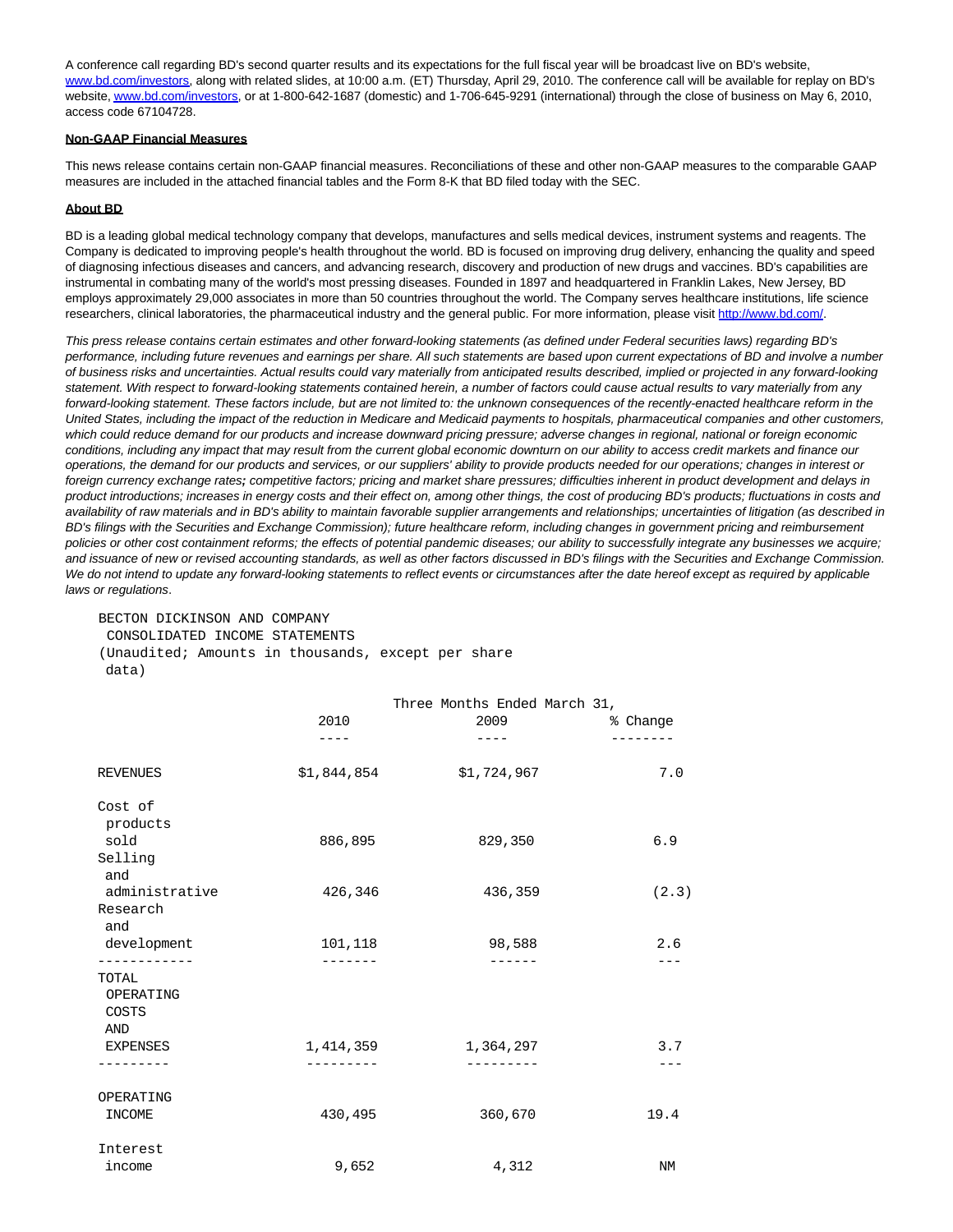| Interest                      |                       |                        |             |
|-------------------------------|-----------------------|------------------------|-------------|
| expense                       | (12, 913)             | (7, 495)               | 72.3        |
| Other                         |                       |                        |             |
| income                        |                       |                        |             |
| (expense),                    |                       |                        |             |
| net                           | 164                   | (5, 701)               | ΝM          |
| -----------                   | $\qquad \qquad - -$   |                        | $- - -$     |
|                               |                       |                        |             |
| INCOME                        |                       |                        |             |
| <b>FROM</b>                   |                       |                        |             |
| CONTINUING                    |                       |                        |             |
| OPERATIONS                    |                       |                        |             |
| <b>BEFORE</b>                 |                       |                        |             |
| INCOME                        |                       |                        |             |
| TAXES                         | 427,398               | 351,786                | 21.5        |
| Income tax                    |                       |                        |             |
| provision                     | 129,673               | 92,612                 | 40.0        |
| ----------                    | --------              | $- - - - - -$          |             |
|                               |                       |                        |             |
| INCOME                        |                       |                        |             |
| FROM                          |                       |                        |             |
| CONTINUING                    |                       |                        |             |
| OPERATIONS                    | 297,725               | 259,174                | 14.9        |
| (LOSS)                        |                       |                        |             |
| INCOME                        |                       |                        |             |
| FROM                          |                       |                        |             |
| DISCONTINUED                  |                       |                        |             |
| OPERATIONS                    |                       |                        |             |
| NET OF                        |                       |                        |             |
| INCOME                        |                       |                        |             |
| TAX                           |                       |                        |             |
|                               |                       |                        |             |
| (BENEFIT)                     |                       |                        |             |
| PROVISION                     |                       |                        |             |
| ΟF                            |                       |                        |             |
| \$ (54) 11,                   |                       |                        |             |
| RESPECTIVELY<br>------------- | (94)<br>$\frac{1}{2}$ | 2,115<br>$\frac{1}{2}$ | ΝM<br>$---$ |
|                               |                       |                        |             |
| NET INCOME                    | \$297,631             | \$261,289              | 13.9        |
| ---------                     | --------              | --------               | ----        |
| EARNINGS                      |                       |                        |             |
| PER SHARE                     |                       |                        |             |
|                               |                       |                        |             |
| Basic:                        |                       |                        |             |
| Income                        |                       |                        |             |
| from                          |                       |                        |             |
| continuing                    |                       |                        |             |
| operations                    | \$1.27                | \$1.08                 | 17.6        |
| (Loss)                        |                       |                        |             |
| income                        |                       |                        |             |
| from                          |                       |                        |             |
| discontinued                  |                       |                        |             |
| operations                    | \$                    | \$0.01                 | ΝM          |
| Net income                    |                       |                        |             |
| (1)                           | \$1.26                | \$1.09                 | 15.6        |
| Diluted:                      |                       |                        |             |
| Income                        |                       |                        |             |
| from                          |                       |                        |             |
| continuing                    |                       |                        |             |
| operations                    | \$1.24                | \$1.05                 | 18.1        |
| (Loss)                        |                       |                        |             |
|                               |                       |                        |             |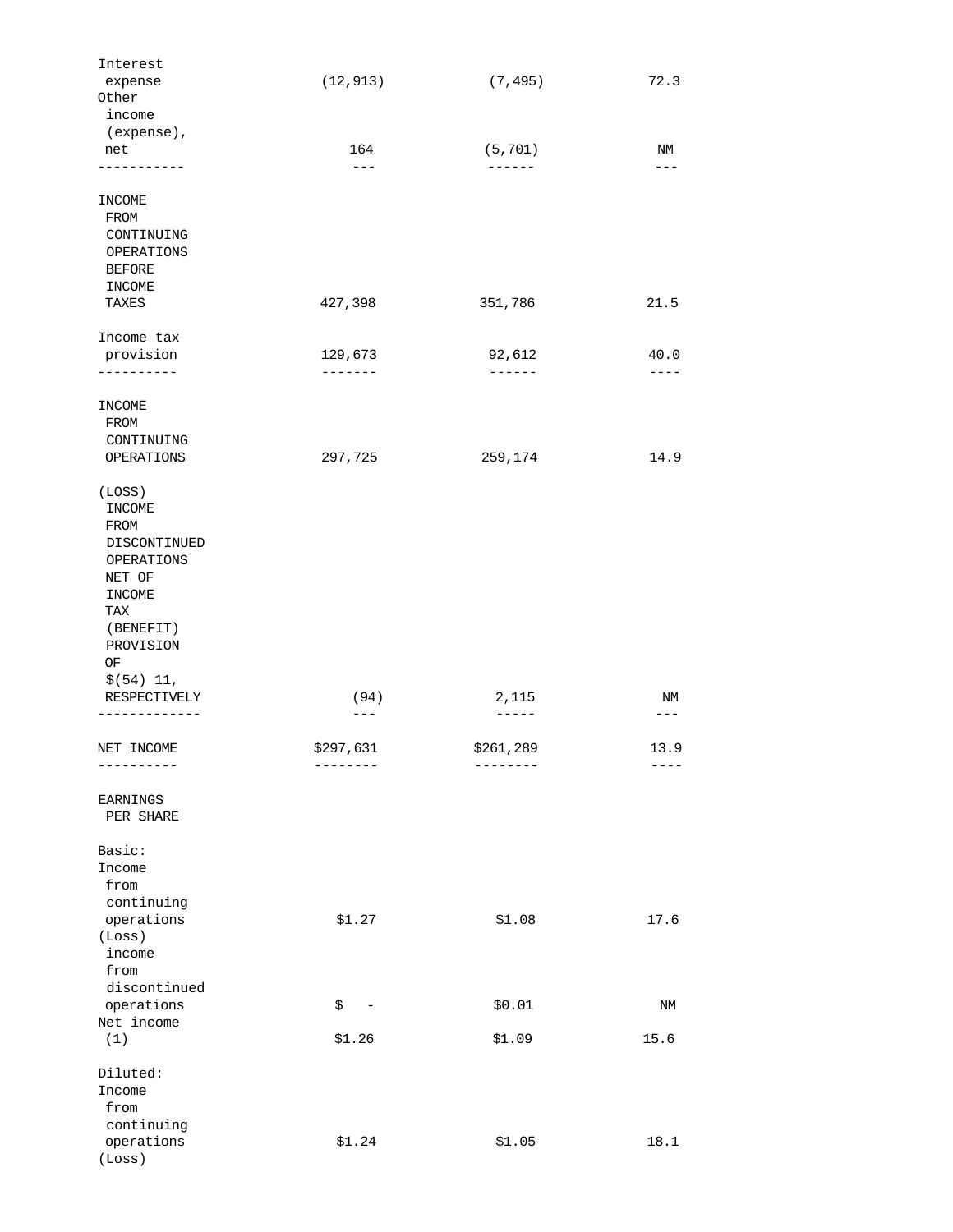| income       |                          |        |           |
|--------------|--------------------------|--------|-----------|
| from         |                          |        |           |
| discontinued |                          |        |           |
| operations   | $\overline{\phantom{a}}$ | \$0.01 | <b>NM</b> |
| Net income   | 61<br>1.24               | \$1.06 | 17 O      |

 AVERAGE SHARES

OUTSTANDING

| Diluted | 240,863 | 245,890 |
|---------|---------|---------|
| Basic   | 235,325 | 240,239 |

 NM -Not Meaningful (1) Total per share amounts may not add due to rounding

 BECTON DICKINSON AND COMPANY CONSOLIDATED INCOME STATEMENTS (Unaudited; Amounts in thousands, except per share data)

|                                                            | 2010        | Six Months Ended March 31,      |          |
|------------------------------------------------------------|-------------|---------------------------------|----------|
|                                                            | $- - - -$   | 2009<br>$\qquad \qquad - - - -$ | % Change |
| <b>REVENUES</b>                                            | \$3,761,628 | \$3,442,886                     | 9.3      |
| Cost of                                                    |             |                                 |          |
| products                                                   |             |                                 |          |
| sold                                                       | 1,806,437   | 1,625,624                       | 11.1     |
| Selling<br>and                                             |             |                                 |          |
| administrative<br>Research<br>and                          | 877,275     | 842,378                         | 4.1      |
| development                                                | 201,402     | 195,902                         | 2.8      |
| -----------                                                | --------    | --------                        |          |
| OPERATING<br><b>COSTS</b><br><b>AND</b><br><b>EXPENSES</b> | 2,885,114   | 2,663,904                       | 8.3      |
| ---------                                                  | ----------  | ----------                      |          |
| OPERATING                                                  |             |                                 |          |
| <b>INCOME</b>                                              | 876,514     | 778,982                         | 12.5     |
| Interest                                                   |             |                                 |          |
| income                                                     | 18,441      | 5,963                           | ΝM       |
| Interest                                                   |             |                                 |          |
| expense                                                    | (25, 900)   | (15, 319)                       | 69.1     |
| Other                                                      |             |                                 |          |
| (expense)                                                  |             |                                 |          |
| income,                                                    |             |                                 |          |
| net                                                        | (2, 189)    | 3,710                           | ΝM       |
| ----------                                                 |             | $\qquad \qquad - - - - -$       | $- - -$  |

INCOME

 FROM CONTINUING OPERATIONS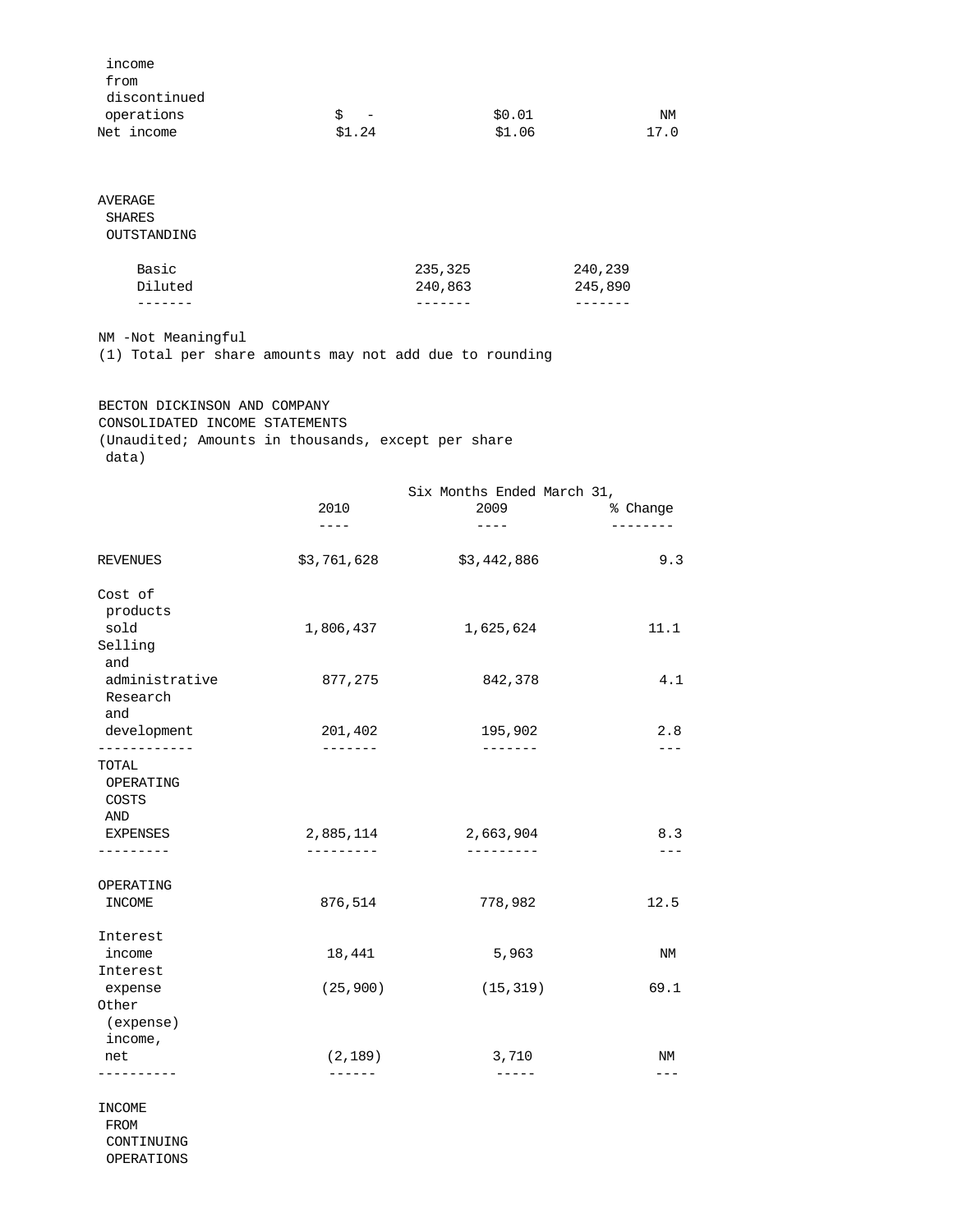| <b>BEFORE</b>                               |                     |               |                            |
|---------------------------------------------|---------------------|---------------|----------------------------|
| INCOME                                      |                     |               |                            |
| TAXES                                       | 866,866             | 773,336       | 12.1                       |
| Income                                      |                     |               |                            |
| tax                                         |                     |               |                            |
| provision                                   | 253,163             | 204,743       | 23.6                       |
| ----------                                  | --------            | --------      | $- - - - -$                |
| <b>INCOME</b>                               |                     |               |                            |
| FROM                                        |                     |               |                            |
| CONTINUING                                  |                     |               |                            |
| OPERATIONS                                  | 613,703             | 568,593       | 7.9                        |
| INCOME                                      |                     |               |                            |
| FROM                                        |                     |               |                            |
| DISCONTINUED                                |                     |               |                            |
| OPERATIONS                                  |                     |               |                            |
| NET OF                                      |                     |               |                            |
| INCOME                                      |                     |               |                            |
| TAX                                         |                     |               |                            |
| PROVISION                                   |                     |               |                            |
| ΟF                                          |                     |               |                            |
| \$99 AND \$1,465,                           |                     |               |                            |
| RESPECTIVELY                                | 304                 | 4,764         | ΝM                         |
| ----------------                            | $\qquad \qquad - -$ | $- - - - - -$ | ---                        |
| NET                                         |                     |               |                            |
| INCOME                                      | \$614,007           | \$573,357     | 7.1                        |
| -------                                     | --------            | ---------     | $---$                      |
|                                             |                     |               |                            |
| EARNINGS                                    |                     |               |                            |
| PER                                         |                     |               |                            |
| SHARE                                       |                     |               |                            |
|                                             |                     |               |                            |
| Basic:                                      |                     |               |                            |
| Income                                      |                     |               |                            |
| from                                        |                     |               |                            |
| continuing                                  |                     |               |                            |
| operations                                  | \$2.60              | \$2.36        | 10.2                       |
| Income                                      |                     |               |                            |
| from                                        |                     |               |                            |
|                                             |                     |               |                            |
| discontinued                                |                     |               |                            |
| operations                                  | \$                  | \$0.02        | $\mathop{\rm NM}\nolimits$ |
|                                             |                     |               |                            |
| income                                      | \$2.60              | \$2.38        | 9.2                        |
|                                             |                     |               |                            |
|                                             |                     |               |                            |
| from                                        |                     |               |                            |
| continuing                                  |                     |               |                            |
| operations                                  | \$2.53              | \$2.30        |                            |
|                                             |                     |               |                            |
| Net<br>Diluted:<br>Income<br>Income<br>from |                     |               |                            |
| discontinued                                |                     |               | 10.0                       |
| operations                                  | \$                  | \$0.02        | ΝM                         |
| Net                                         |                     |               |                            |

 AVERAGE SHARES OUTSTANDING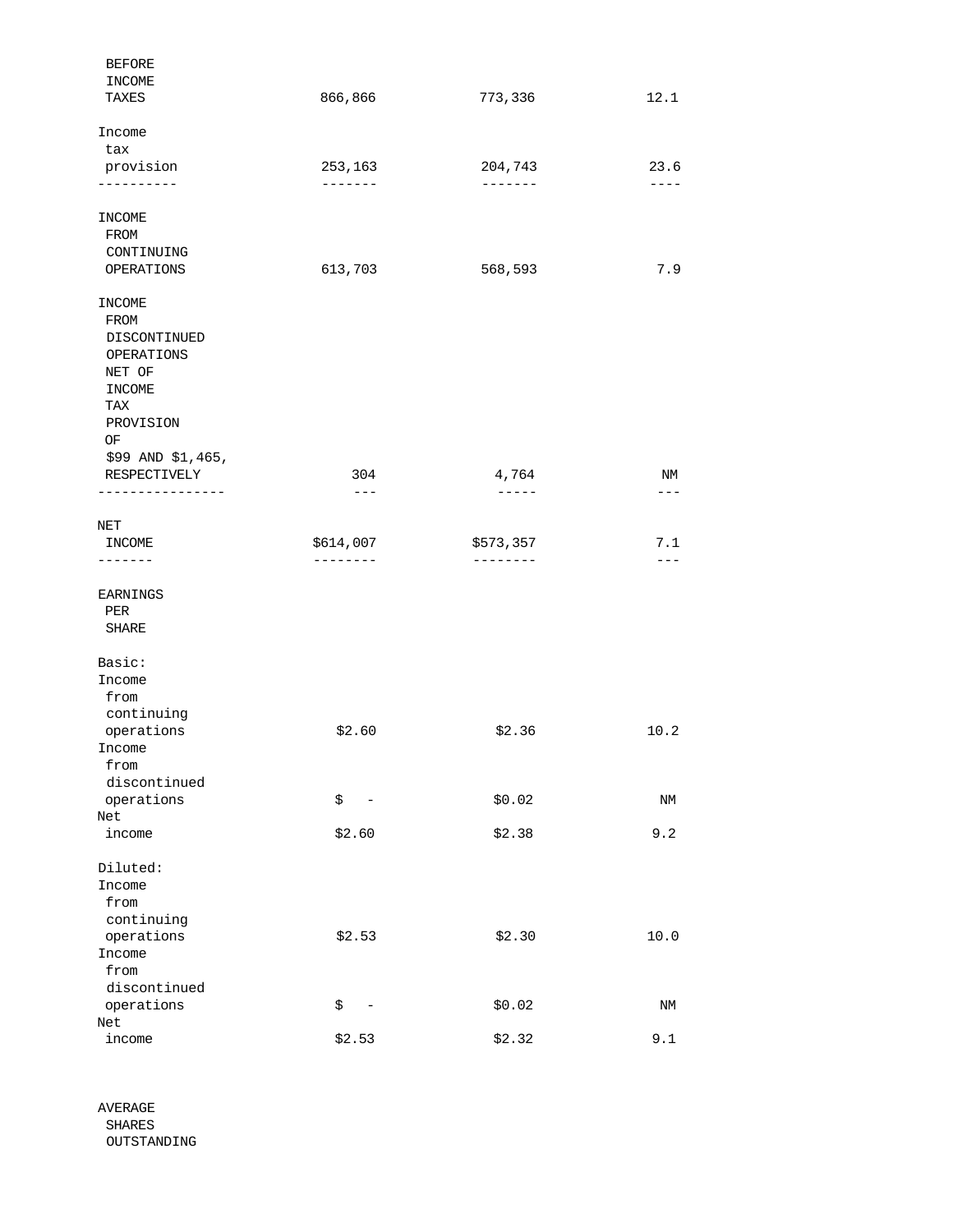| Diluted | 242,327 | 247,436 |
|---------|---------|---------|
| Basic   | 236,353 | 241,330 |

## NM - Not Meaningful

 BECTON DICKINSON AND COMPANY SUPPLEMENTAL REVENUE INFORMATION REVENUES BY SEGMENT AND GEOGRAPHIC AREA (Unaudited; Amounts in thousands)

|                                  | Three Months Ended March 31, |                                |                |
|----------------------------------|------------------------------|--------------------------------|----------------|
|                                  | 2010                         | 2009                           | % Change       |
|                                  | $- - - -$                    | $--- - -$                      |                |
| BD MEDICAL<br>----------         |                              |                                |                |
| United States                    | \$400,241                    | \$375,003                      | 6.7            |
| International                    | 566,837                      | 506,484                        | 11.9           |
| TOTAL                            | -------<br>\$967,078         | $- - - - - - - -$<br>\$881,487 | ----<br>9.7    |
|                                  | --------                     | ---------                      |                |
| BD DIAGNOSTICS<br>-------------- |                              |                                |                |
| United States                    | \$292,841                    | \$285,113                      | 2.7            |
| International                    | 262,831                      | 254,527                        | 3.3            |
| -------------<br>TOTAL           | \$555,672                    | \$539,640                      | 3.0            |
| -----                            | ---------                    | ---------                      |                |
| <b>BD BIOSCIENCES</b>            |                              |                                |                |
| --------------<br>United States  | \$117,151                    | \$104,039                      | 12.6           |
| International                    | 204,953                      | 199,801                        | 2.6            |
| -------------<br>TOTAL           | \$322,104                    | --------<br>\$303,840          | $- - -$<br>6.0 |
| -----                            | ---------                    | --------                       |                |
| TOTAL REVENUES                   |                              |                                |                |
| --------------<br>United States  | \$810,233                    | \$764,155                      | 6.0            |
| International                    | 1,034,621                    | 960,812<br>$- - - - - - -$     | 7.7            |
| -------------<br>TOTAL           | ----------<br>\$1,844,854    | \$1,724,967                    | 7.0            |
| -----                            |                              | ----------                     | ---            |

 BECTON DICKINSON AND COMPANY SUPPLEMENTAL REVENUE INFORMATION REVENUES BY SEGMENT AND GEOGRAPHIC AREA (Unaudited; Amounts in thousands)

|               |             | Six Months Ended March 31, |          |
|---------------|-------------|----------------------------|----------|
|               | 2010        | 2009                       | % Change |
|               |             |                            |          |
| BD MEDICAL    |             |                            |          |
|               |             |                            |          |
| United States | \$852,627   | \$769,165                  | 10.9     |
| International | 1,133,077   | 987,512                    | 14.7     |
|               |             |                            |          |
| TOTAL         | \$1,985,704 | \$1,756,677                | 13.0     |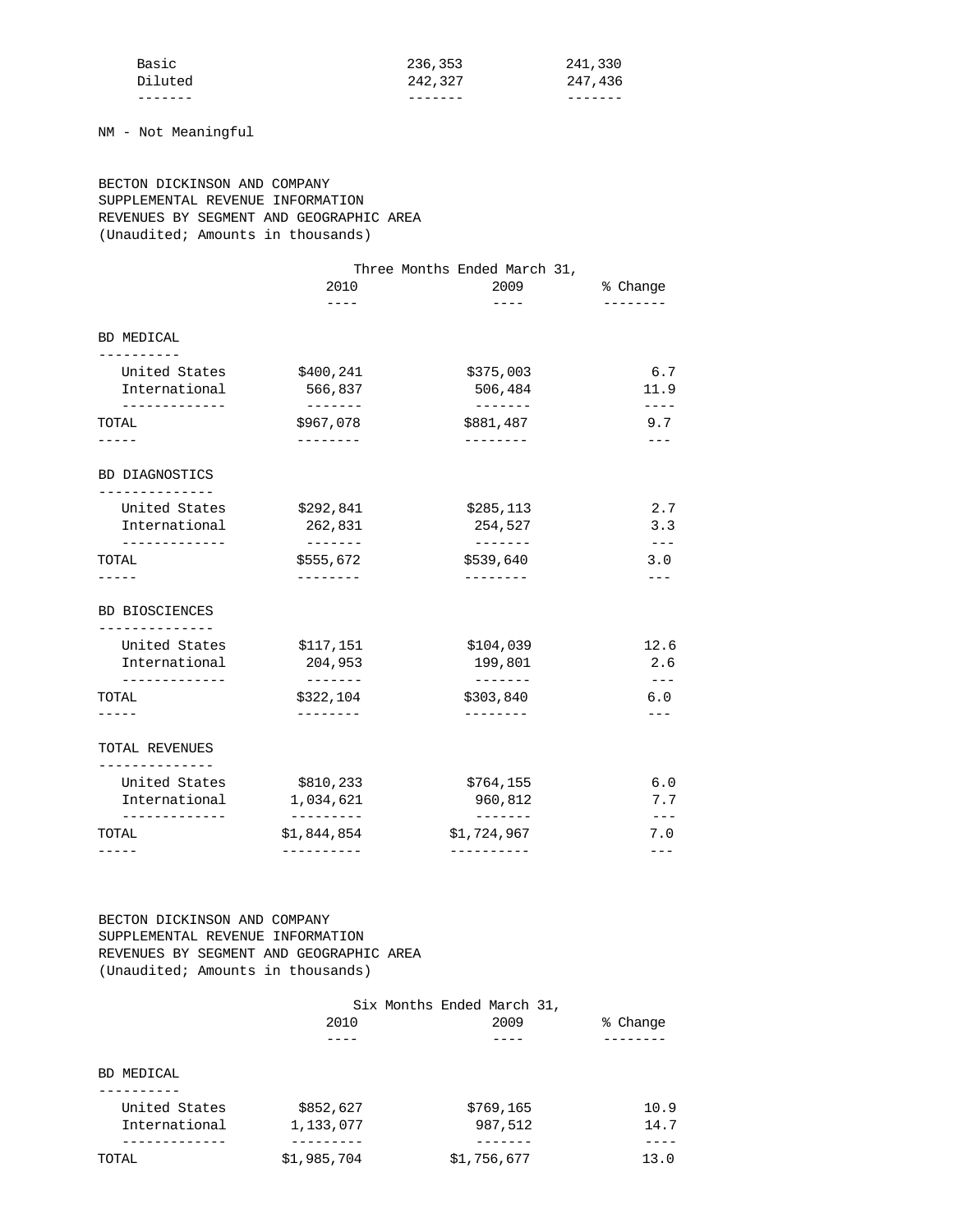| BD DIAGNOSTICS                     |                               |                                  |             |
|------------------------------------|-------------------------------|----------------------------------|-------------|
| United States<br>International     | \$603,045<br>548,102          | \$572,681<br>507,150             | 5.3<br>8.1  |
| TOTAL                              | $-- - - - - -$<br>\$1,151,147 | $-- - - - - -$<br>\$1,079,831    | 6.6         |
| <b>BD BIOSCIENCES</b>              |                               |                                  |             |
| United States<br>International     | \$227,787<br>396,990          | \$217,790<br>388,588<br>-------- | 4.6<br>2.2  |
| TOTAL                              | \$624,777                     | \$606,378                        | 3.0         |
| TOTAL REVENUES                     |                               |                                  |             |
| United States<br>International     | \$1,683,459<br>2,078,169      | \$1,559,636<br>1,883,250         | 7.9<br>10.4 |
| . _ _ _ _ _ _ _ _ _ _ _ _<br>TOTAL | ----------<br>\$3,761,628     | ---------<br>\$3,442,886         | ----<br>9.3 |
|                                    |                               | ----------                       | ---         |

 BECTON DICKINSON AND COMPANY SUPPLEMENTAL REVENUE INFORMATION REVENUES BY BUSINESS SEGMENTS AND UNITS Three Months Ended March 31, (Unaudited; Amounts in thousands)

|                                                                                          |                              | United States                           |                      |
|------------------------------------------------------------------------------------------|------------------------------|-----------------------------------------|----------------------|
|                                                                                          | 2010<br>----                 | 2009                                    | % Change<br>-------- |
|                                                                                          |                              |                                         |                      |
| BD MEDICAL                                                                               |                              |                                         |                      |
| ----------<br>Medical Surgical                                                           |                              |                                         |                      |
| Systems                                                                                  | \$248,601                    | \$242,350                               | 2.6                  |
| Diabetes Care                                                                            | 92,515                       | 83,233                                  | 11.2                 |
| Pharmaceutical Systems 52,078                                                            |                              | 43,065                                  | 20.9                 |
| Ophthalmic Systems 7,047                                                                 |                              | 6,355                                   | 10.9                 |
| TOTAL                                                                                    | $\frac{1}{2}$<br>\$400,241   | -----<br>\$375,003                      | $---$<br>6.7         |
|                                                                                          |                              |                                         |                      |
| BD DIAGNOSTICS<br>------------<br>Preanalytical<br>Systems<br>Diagnostic Systems 142,909 | \$149,932<br>$- - - - - - -$ | \$147,436<br>137,677<br>$- - - - - - -$ | 1.7<br>3.8<br>$---$  |
| TOTAL                                                                                    | \$292,841                    | \$285,113                               | 2.7                  |
| <b>BD BIOSCIENCES</b>                                                                    |                              |                                         |                      |
| Cell Analysis                                                                            | \$78,183                     | \$71,770                                | 8.9                  |
| Discovery Labware                                                                        | 38,968                       | 32,269                                  | 20.8                 |
|                                                                                          |                              |                                         | $- - - - -$          |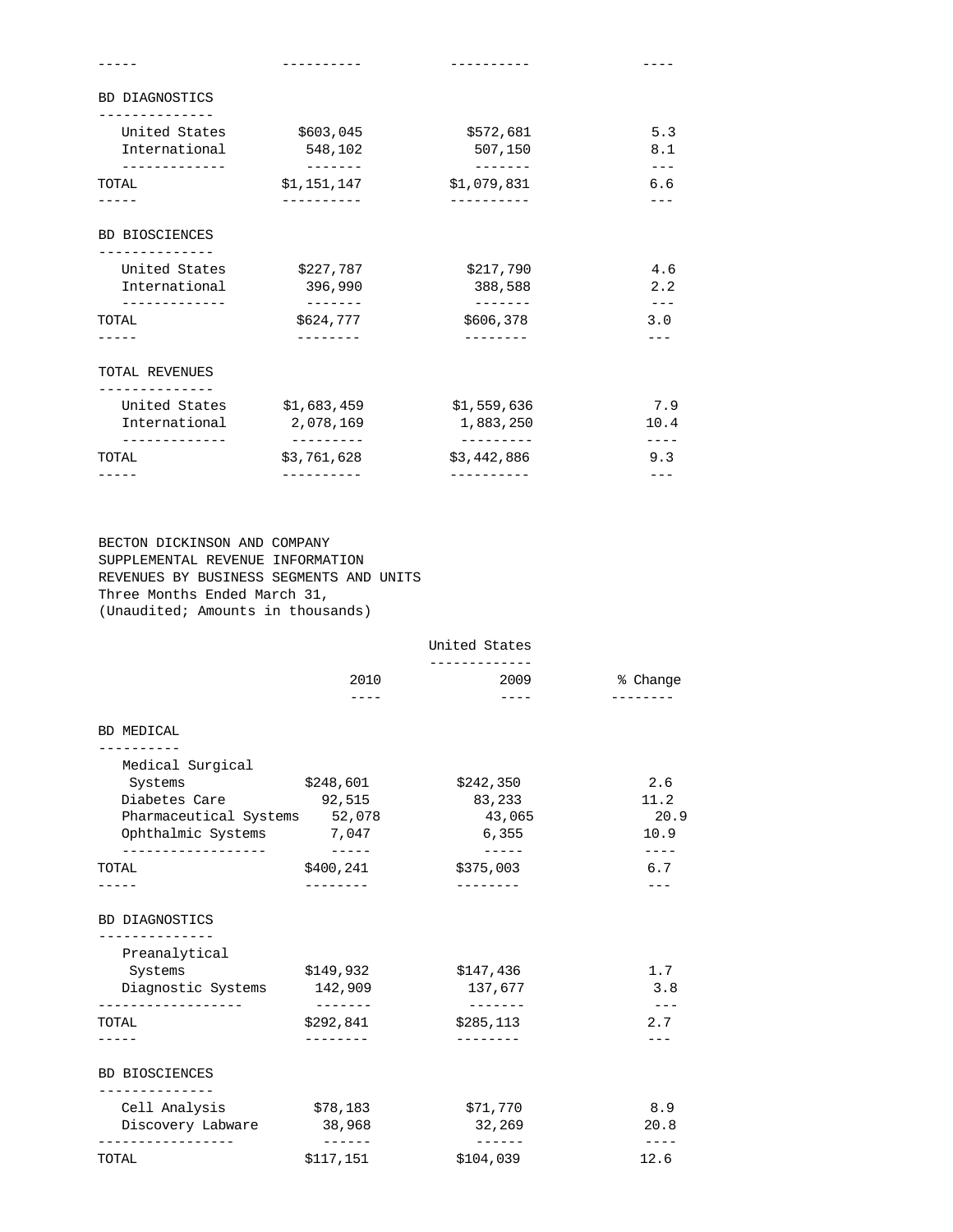| _____               | --------   | ________  | ____ |
|---------------------|------------|-----------|------|
| TOTAL UNITED STATES | \$810, 233 | \$764,155 | б.   |
|                     | -------    | --------  | ___  |

 BECTON DICKINSON AND COMPANY SUPPLEMENTAL REVENUE INFORMATION REVENUES BY BUSINESS SEGMENTS AND UNITS Three Months Ended March 31, (continued) (Unaudited; Amounts in thousands)

|                                          |                         |                              |                                | % Change       |                                                                                                                                                                                                                                                                                                                                                                                                       |
|------------------------------------------|-------------------------|------------------------------|--------------------------------|----------------|-------------------------------------------------------------------------------------------------------------------------------------------------------------------------------------------------------------------------------------------------------------------------------------------------------------------------------------------------------------------------------------------------------|
|                                          | 2010<br>$- - - -$       | 2009<br>$- - - - -$          | Reported<br>--------           | FXN<br>$- - -$ | FX Impact<br>---------                                                                                                                                                                                                                                                                                                                                                                                |
| <b>BD</b>                                |                         |                              |                                |                |                                                                                                                                                                                                                                                                                                                                                                                                       |
| MEDICAL                                  |                         |                              |                                |                |                                                                                                                                                                                                                                                                                                                                                                                                       |
| ---------<br>Medical<br>Surgical         |                         |                              |                                |                |                                                                                                                                                                                                                                                                                                                                                                                                       |
| Systems<br>Diabetes                      | \$257,488               | \$230,233                    | 11.8                           | 6.6            | 5.2                                                                                                                                                                                                                                                                                                                                                                                                   |
| Care<br>Pharmaceutical                   | 95,471                  | 85,159                       | 12.1                           | 9.3            | 2.8                                                                                                                                                                                                                                                                                                                                                                                                   |
| Systems<br>Ophthalmic                    | 200,305                 | 178,085                      | 12.5                           | 11.1           | 1.4                                                                                                                                                                                                                                                                                                                                                                                                   |
| Systems<br>__________                    | 13,573<br>$- - - - - -$ | 13,007                       | 4.4<br>$\perp$ $\perp$ $\perp$ | 5.9<br>$- - -$ | (1.5)<br>$\frac{1}{2} \frac{1}{2} \frac{1}{2} \frac{1}{2} \frac{1}{2} \frac{1}{2} \frac{1}{2} \frac{1}{2} \frac{1}{2} \frac{1}{2} \frac{1}{2} \frac{1}{2} \frac{1}{2} \frac{1}{2} \frac{1}{2} \frac{1}{2} \frac{1}{2} \frac{1}{2} \frac{1}{2} \frac{1}{2} \frac{1}{2} \frac{1}{2} \frac{1}{2} \frac{1}{2} \frac{1}{2} \frac{1}{2} \frac{1}{2} \frac{1}{2} \frac{1}{2} \frac{1}{2} \frac{1}{2} \frac{$ |
| TOTAL                                    | \$566,837               | \$506,484                    | 11.9                           | 8.6            | 3.3                                                                                                                                                                                                                                                                                                                                                                                                   |
| $- - - - -$                              | ---------               | --------                     | $\qquad \qquad - - -$          | $---$          | $\qquad \qquad - -$                                                                                                                                                                                                                                                                                                                                                                                   |
| <b>BD</b><br>DIAGNOSTICS                 |                         |                              |                                |                |                                                                                                                                                                                                                                                                                                                                                                                                       |
| ------------<br>Preanalytical<br>Systems | \$137,738               | \$131,029                    | 5.1                            | 3.1            |                                                                                                                                                                                                                                                                                                                                                                                                       |
| Diagnostic<br>Systems                    | 125,093                 | 123,498                      | 1.3                            | 2.4            |                                                                                                                                                                                                                                                                                                                                                                                                       |
| ----------<br>TOTAL                      |                         |                              | $--\,$ $-$<br>3.3              | $---$<br>2.8   | 0.5                                                                                                                                                                                                                                                                                                                                                                                                   |
| -----                                    | \$262,831<br>--------   | \$254,527<br>--------        | $\qquad \qquad - -$            | $---$          | $---$                                                                                                                                                                                                                                                                                                                                                                                                 |
| <b>BD</b><br><b>BIOSCIENCES</b>          |                         |                              |                                |                |                                                                                                                                                                                                                                                                                                                                                                                                       |
| -----------<br>Cell                      |                         |                              |                                |                |                                                                                                                                                                                                                                                                                                                                                                                                       |
| Analysis                                 | \$164,292               | \$159,223                    | 3.2                            | 9.1            |                                                                                                                                                                                                                                                                                                                                                                                                       |
| Discovery<br>Labware                     | 40,661                  | 40,578                       | 0.2                            | 5.8            |                                                                                                                                                                                                                                                                                                                                                                                                       |
| ---------<br>TOTAL                       | \$204,953               | $- - - - - - -$<br>\$199,801 | $\qquad \qquad - -$<br>2.6     | $---$<br>8.4   | $--- - - - - - -$                                                                                                                                                                                                                                                                                                                                                                                     |
| -----                                    | ------                  | ________                     | $---$                          | $---$          | 2.0<br>(1.1)<br>$\qquad \qquad - - -$<br>(5.9)<br>(5.6)<br>(5.8)                                                                                                                                                                                                                                                                                                                                      |

 BECTON DICKINSON AND COMPANY SUPPLEMENTAL REVENUE INFORMATION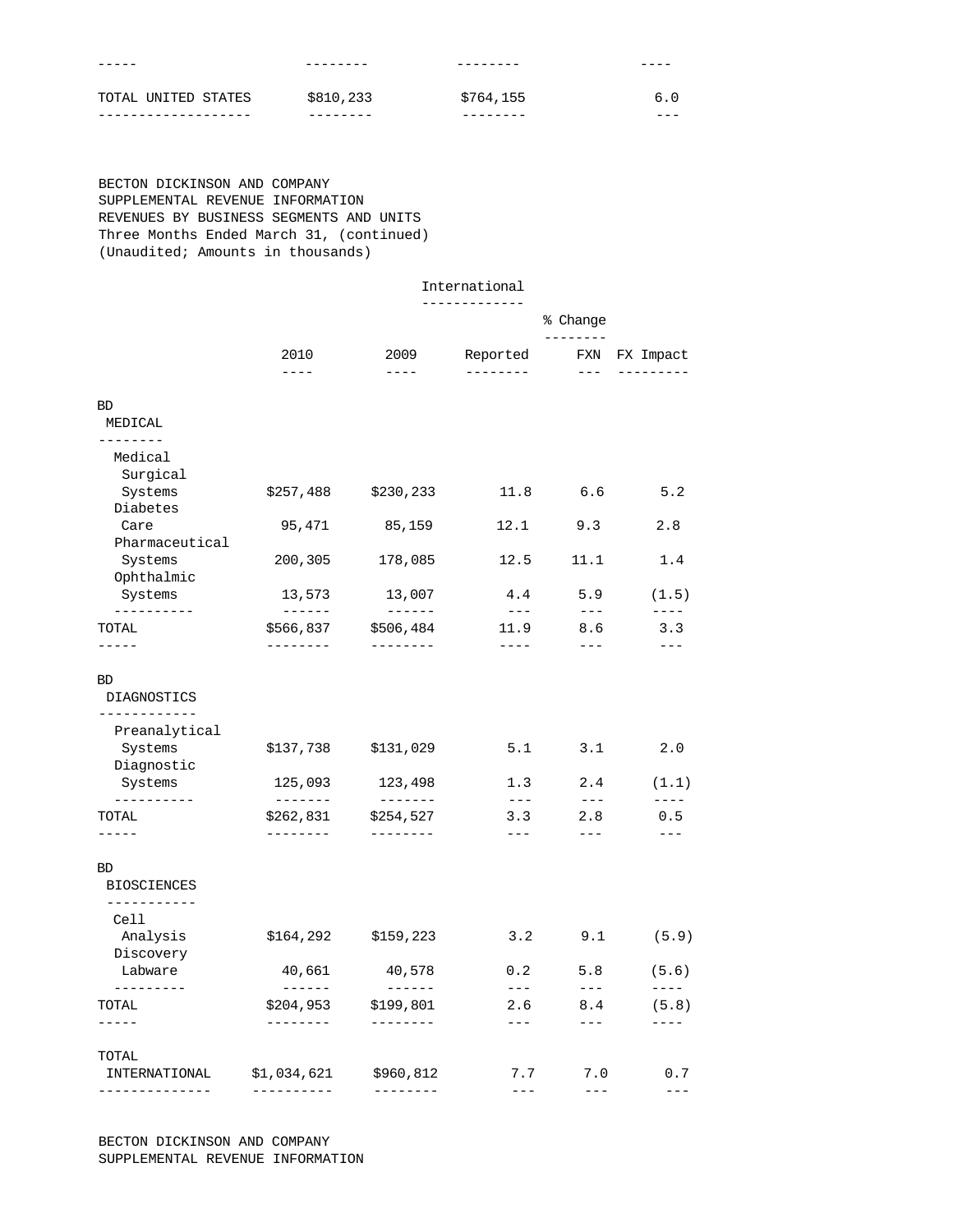## REVENUES BY BUSINESS SEGMENTS AND UNITS Three Months Ended March 31, (continued) (Unaudited; Amounts in thousands)

|                                          | Total<br>$- - - - -$  |                                |                                 |                                                                                                                                                                                                                                                                                                                                                                                                     |                                                          |  |
|------------------------------------------|-----------------------|--------------------------------|---------------------------------|-----------------------------------------------------------------------------------------------------------------------------------------------------------------------------------------------------------------------------------------------------------------------------------------------------------------------------------------------------------------------------------------------------|----------------------------------------------------------|--|
|                                          |                       |                                |                                 | % Change<br>--------                                                                                                                                                                                                                                                                                                                                                                                |                                                          |  |
|                                          | 2010<br>$- - - - -$   | 2009<br>$- - - - -$            | Reported<br>---------           | FXN<br>$\frac{1}{2} \frac{1}{2} \frac{1}{2} \frac{1}{2} \frac{1}{2} \frac{1}{2} \frac{1}{2} \frac{1}{2} \frac{1}{2} \frac{1}{2} \frac{1}{2} \frac{1}{2} \frac{1}{2} \frac{1}{2} \frac{1}{2} \frac{1}{2} \frac{1}{2} \frac{1}{2} \frac{1}{2} \frac{1}{2} \frac{1}{2} \frac{1}{2} \frac{1}{2} \frac{1}{2} \frac{1}{2} \frac{1}{2} \frac{1}{2} \frac{1}{2} \frac{1}{2} \frac{1}{2} \frac{1}{2} \frac{$ | FX Impact<br>---------                                   |  |
| <b>BD</b>                                |                       |                                |                                 |                                                                                                                                                                                                                                                                                                                                                                                                     |                                                          |  |
| MEDICAL                                  |                       |                                |                                 |                                                                                                                                                                                                                                                                                                                                                                                                     |                                                          |  |
| ---------<br>Medical<br>Surgical         |                       |                                |                                 |                                                                                                                                                                                                                                                                                                                                                                                                     |                                                          |  |
| Systems<br>Diabetes                      | \$506,089             | \$472,583                      | 7.1                             | 4.6                                                                                                                                                                                                                                                                                                                                                                                                 | 2.5                                                      |  |
| Care<br>Pharmaceutical                   | 187,986               | 168,392                        | 11.6                            | 10.2                                                                                                                                                                                                                                                                                                                                                                                                | 1.4                                                      |  |
| Systems<br>Ophthalmic                    | 252,383               | 221,150                        | 14.1                            | 13.0                                                                                                                                                                                                                                                                                                                                                                                                | 1.1                                                      |  |
| Systems<br>----------                    | 20,620                | 19,362                         | 6.5<br>$---$                    | 7.5<br>$--\,$ $-$                                                                                                                                                                                                                                                                                                                                                                                   | (1.0)<br>$\qquad \qquad - - -$                           |  |
| TOTAL                                    | \$967,078             | \$881,487                      | 9.7                             | 7.8                                                                                                                                                                                                                                                                                                                                                                                                 | 1.9                                                      |  |
| $- - - - -$<br><b>BD</b><br>DIAGNOSTICS  | ---------             | ---------                      | $---$                           | $---$                                                                                                                                                                                                                                                                                                                                                                                               | $\frac{1}{2}$                                            |  |
| ____________<br>Preanalytical<br>Systems | \$287,670             | \$278,465                      | 3.3                             | 2.4                                                                                                                                                                                                                                                                                                                                                                                                 | 0.9                                                      |  |
| Diagnostic<br>Systems                    | 268,002               | 261,175                        | 2.6                             | 3.1                                                                                                                                                                                                                                                                                                                                                                                                 | (0.5)                                                    |  |
| ----------<br>TOTAL<br>$- - - - -$       | \$555,672<br>-------- | \$539,640<br>---------         | $--\,$<br>3.0<br>$---$          | $\overline{\phantom{m}}$ $\overline{\phantom{m}}$ $\overline{\phantom{m}}$<br>2.7<br>$---$                                                                                                                                                                                                                                                                                                          | $\qquad \qquad - - -$<br>0.3<br>$\qquad \qquad - -$      |  |
| <b>BD</b><br><b>BIOSCIENCES</b>          |                       |                                |                                 |                                                                                                                                                                                                                                                                                                                                                                                                     |                                                          |  |
| ------------<br>Cell Analysis            | \$242,475             | \$230,993                      | 5.0                             | 9.0                                                                                                                                                                                                                                                                                                                                                                                                 |                                                          |  |
| Discovery<br>Labware                     | 79,629                | 72,847                         | 9.3                             | 12.4                                                                                                                                                                                                                                                                                                                                                                                                | (3.1)                                                    |  |
| _________<br>TOTAL<br>$- - - - -$        | \$322,104<br>-------- | \$303,840<br>$- - - - - - - -$ | $- - -$<br>6.0<br>$\frac{1}{2}$ | $\frac{1}{2}$<br>9.8<br>$\qquad \qquad - -$                                                                                                                                                                                                                                                                                                                                                         | (4.0)<br>$\qquad \qquad - - - -$<br>(3.8)<br>$- - - - -$ |  |

 BECTON DICKINSON AND COMPANY SUPPLEMENTAL REVENUE INFORMATION REVENUES BY BUSINESS SEGMENTS AND UNITS Six Months Ended March 31, (Unaudited; Amounts in thousands)

United States

 ------------- 2010 2009 % Change ---- ---- --------

 BD MEDICAL ----------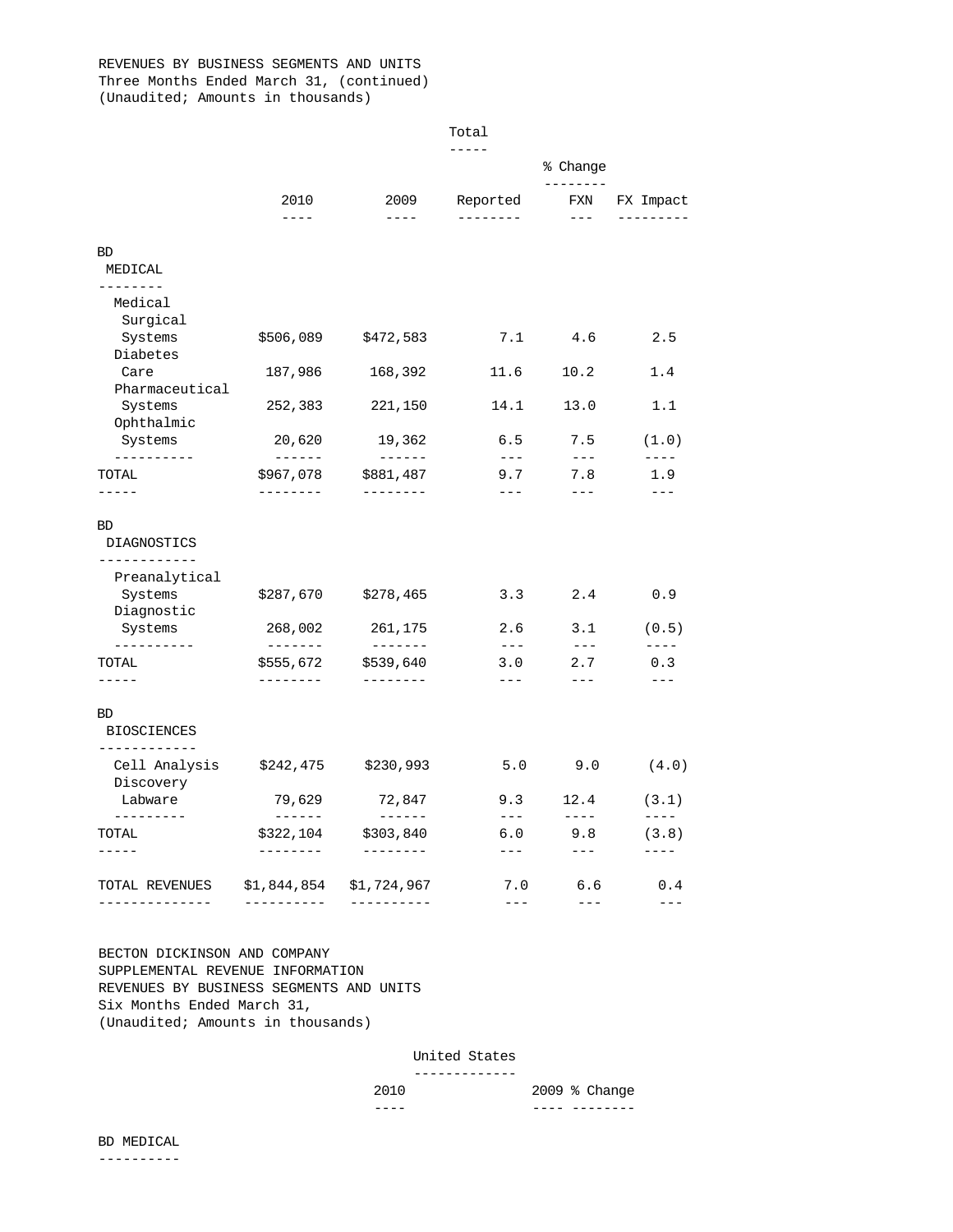| TOTAL                                                | \$227,787        | $$217,790$ 4.6          | $---$                      |
|------------------------------------------------------|------------------|-------------------------|----------------------------|
| Discovery Labware<br>. _ _ _ _ _ _ _ _ _ _ _ _ _ _ _ | 72,000<br>------ | 68,640                  | 4.9<br>$\qquad \qquad - -$ |
| Cell Analysis                                        | \$155,787        | $$149,150$ 4.4          |                            |
| <b>BD BIOSCIENCES</b><br>------------                |                  |                         |                            |
|                                                      |                  |                         |                            |
| TOTAL                                                | \$603,045        | $$572,681$ 5.3          |                            |
| Diagnostic Systems<br>------------------             | 296,878          | 276,015 7.6<br>________ | ----                       |
| Preanalytical<br>Systems                             | \$306,167        | $$296,666$ 3.2          |                            |
| <b>BD DIAGNOSTICS</b><br>. _ _ _ _ _ _ _ _ _ _ _     |                  |                         |                            |
|                                                      |                  |                         |                            |
| TOTAL                                                | \$852,627        | $$769,165$ 10.9         |                            |
| Ophthalmic Systems<br>------------------             | 14,313           | 13,144 8.9              |                            |
| Pharmaceutical Systems                               | 114,099          | 85,717 33.1             |                            |
| Diabetes Care                                        | 189,079          | 171,699                 | 10.1                       |
| Systems                                              | \$535,136        | $$498,605$ 7.3          |                            |

 BECTON DICKINSON AND COMPANY SUPPLEMENTAL REVENUE INFORMATION REVENUES BY BUSINESS SEGMENTS AND UNITS Six Months Ended March 31, (continued) (Unaudited; Amounts in thousands)

|                                                                 |                   | International   |                          |                                    |              |  |
|-----------------------------------------------------------------|-------------------|-----------------|--------------------------|------------------------------------|--------------|--|
|                                                                 |                   |                 |                          | % Change                           |              |  |
|                                                                 | 2010              |                 |                          | 2009 Reported FX Neutral FX Impact |              |  |
|                                                                 |                   |                 |                          |                                    |              |  |
| <b>BD</b><br>MEDICAL                                            |                   |                 |                          |                                    |              |  |
| --------<br>Medical<br>Surgical                                 |                   |                 |                          |                                    |              |  |
| Systems<br>Diabetes                                             |                   |                 | \$530,976 \$454,480 16.8 | 10.9                               | 5.9          |  |
| Care                                                            |                   |                 | 200,428 176,699 13.4     | 8.5                                | 4.9          |  |
| Pharmaceutical<br>Systems<br>Ophthalmic                         |                   | 374,258 330,214 | 13.3                     | 9.3                                | 4.0          |  |
| Systems                                                         | 27,415 26,119 5.0 |                 |                          | 4.3                                | 0.7          |  |
| TOTAL                                                           |                   | -------         | $- - -$                  | $\frac{1}{2}$<br>9.8               | $---$<br>4.9 |  |
|                                                                 |                   | ---------       |                          | $\qquad \qquad - -$                |              |  |
| <b>BD</b><br>DIAGNOSTICS                                        |                   |                 |                          |                                    |              |  |
| -----------<br>Preanalytical<br>Systems \$281,670 \$259,953 8.4 |                   |                 |                          | 4.9                                | 3.5          |  |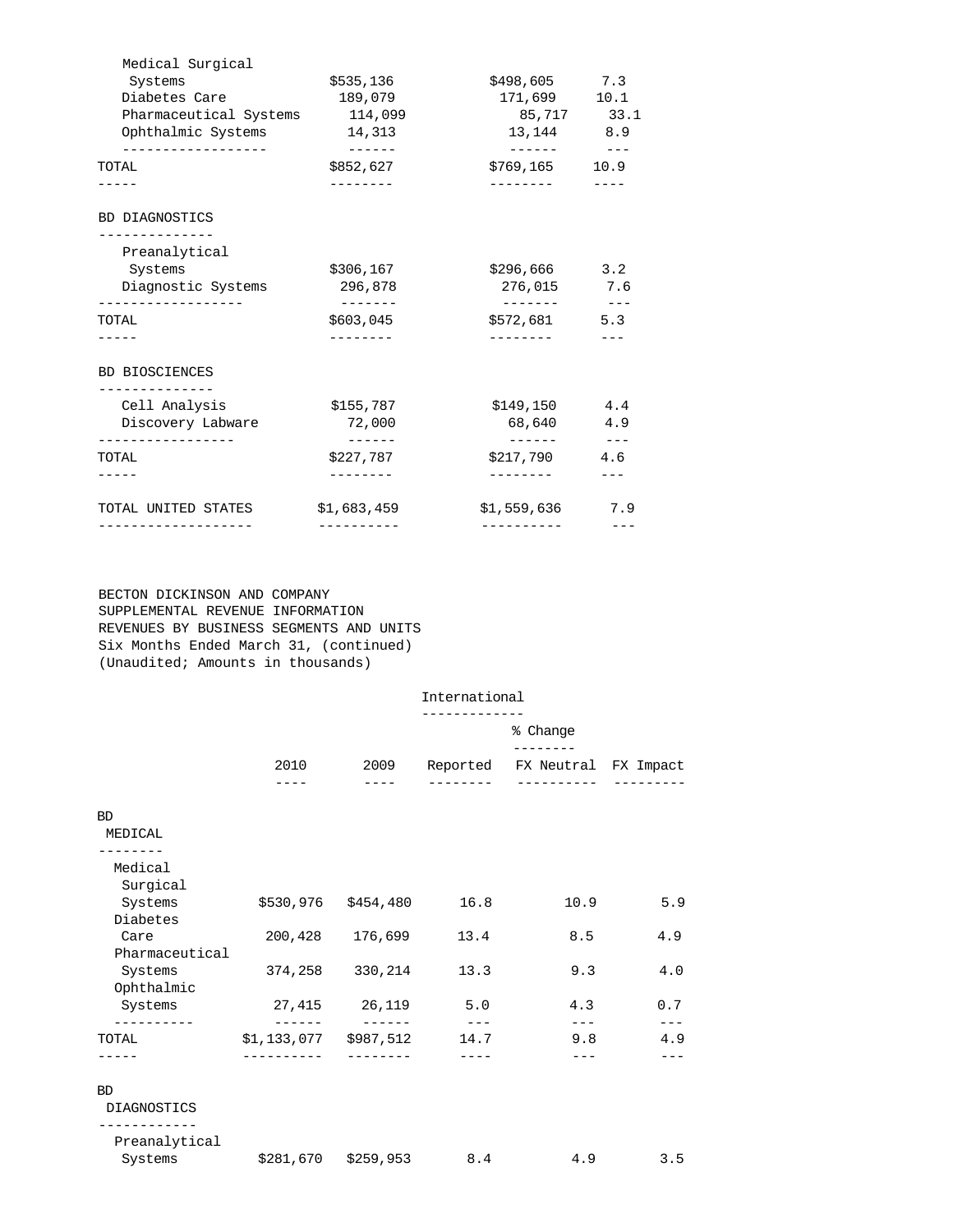| Diagnostic<br>Systems | 266,432 247,197 7.8       |              | 6.2            | 1.6         |
|-----------------------|---------------------------|--------------|----------------|-------------|
| TOTAL                 | \$548,102 \$507,150       | $---$<br>8.1 | $---$<br>5.5   | $--$<br>2.6 |
|                       |                           |              |                |             |
| <b>BD</b>             |                           |              |                |             |
| <b>BIOSCIENCES</b>    |                           |              |                |             |
| Cell                  |                           |              |                |             |
| Analysis<br>Discovery | $$318,025$ $$311,364$ 2.1 |              | 5.6            | (3.5)       |
| Labware               | 78,965 77,224             | 2.3          | 5.4            | (3.1)       |
| TOTAL                 | \$396,990 \$388,588       | 2.2          | $- - -$<br>5.5 | (3.3)       |
|                       |                           |              |                |             |
| TOTAL                 |                           |              |                |             |
| INTERNATIONAL         | \$2,078,169 \$1,883,250   | 10.4         | 7.8            | 2.6         |
|                       |                           |              |                |             |

 BECTON DICKINSON AND COMPANY SUPPLEMENTAL REVENUE INFORMATION REVENUES BY BUSINESS SEGMENTS AND UNITS Six Months Ended March 31, (continued) (Unaudited; Amounts in thousands)

#### **Total**

|                       |                                 |                                                                                                                                                                                                                                                                                                                                                                                                                                                                                        |             | % Change                      |         |  |
|-----------------------|---------------------------------|----------------------------------------------------------------------------------------------------------------------------------------------------------------------------------------------------------------------------------------------------------------------------------------------------------------------------------------------------------------------------------------------------------------------------------------------------------------------------------------|-------------|-------------------------------|---------|--|
|                       | 2010                            | 2009                                                                                                                                                                                                                                                                                                                                                                                                                                                                                   |             | Reported FX Neutral FX Impact |         |  |
|                       | ----                            | $- - - - -$                                                                                                                                                                                                                                                                                                                                                                                                                                                                            |             |                               |         |  |
| <b>BD</b>             |                                 |                                                                                                                                                                                                                                                                                                                                                                                                                                                                                        |             |                               |         |  |
| MEDICAL               |                                 |                                                                                                                                                                                                                                                                                                                                                                                                                                                                                        |             |                               |         |  |
| . <u>.</u> .          |                                 |                                                                                                                                                                                                                                                                                                                                                                                                                                                                                        |             |                               |         |  |
| Medical<br>Surgical   |                                 |                                                                                                                                                                                                                                                                                                                                                                                                                                                                                        |             |                               |         |  |
| Systems               | \$1,066,112 \$953,085 11.9      |                                                                                                                                                                                                                                                                                                                                                                                                                                                                                        |             | 9.0                           | 2.9     |  |
| Diabetes              |                                 |                                                                                                                                                                                                                                                                                                                                                                                                                                                                                        |             |                               |         |  |
| Care                  |                                 | 389,507 348,398                                                                                                                                                                                                                                                                                                                                                                                                                                                                        | 11.8        | 9.3                           | 2.5     |  |
| Pharmaceutical        |                                 |                                                                                                                                                                                                                                                                                                                                                                                                                                                                                        |             |                               |         |  |
| Systems<br>Ophthalmic |                                 | 488,357 415,931                                                                                                                                                                                                                                                                                                                                                                                                                                                                        | 17.4        | 14.2                          | 3.2     |  |
| Systems               |                                 | 41,728 39,263 6.3                                                                                                                                                                                                                                                                                                                                                                                                                                                                      |             | 5.9                           | 0.4     |  |
| ----------            | ------                          | $\begin{array}{cccccccccc} \multicolumn{2}{c}{} & \multicolumn{2}{c}{} & \multicolumn{2}{c}{} & \multicolumn{2}{c}{} & \multicolumn{2}{c}{} & \multicolumn{2}{c}{} & \multicolumn{2}{c}{} & \multicolumn{2}{c}{} & \multicolumn{2}{c}{} & \multicolumn{2}{c}{} & \multicolumn{2}{c}{} & \multicolumn{2}{c}{} & \multicolumn{2}{c}{} & \multicolumn{2}{c}{} & \multicolumn{2}{c}{} & \multicolumn{2}{c}{} & \multicolumn{2}{c}{} & \multicolumn{2}{c}{} & \multicolumn{2}{c}{} & \mult$ | $  -$       | $   \,$                       |         |  |
| TOTAL                 | \$1,985,704 \$1,756,677    13.0 |                                                                                                                                                                                                                                                                                                                                                                                                                                                                                        |             | 10.2                          | 2.8     |  |
| -----                 |                                 | _________________________                                                                                                                                                                                                                                                                                                                                                                                                                                                              | $- - - - -$ | $- - - - -$                   | $---$   |  |
| <b>BD</b>             |                                 |                                                                                                                                                                                                                                                                                                                                                                                                                                                                                        |             |                               |         |  |
| DIAGNOSTICS           |                                 |                                                                                                                                                                                                                                                                                                                                                                                                                                                                                        |             |                               |         |  |
|                       |                                 |                                                                                                                                                                                                                                                                                                                                                                                                                                                                                        |             |                               |         |  |
| Preanalytical         |                                 |                                                                                                                                                                                                                                                                                                                                                                                                                                                                                        |             |                               |         |  |
| Systems<br>Diagnostic |                                 | \$587,837 \$556,619                                                                                                                                                                                                                                                                                                                                                                                                                                                                    | 5.6         | 4.0                           | 1.6     |  |
| Systems               |                                 | 563,310 523,212                                                                                                                                                                                                                                                                                                                                                                                                                                                                        | 7.7         | 6.9                           | 0.8     |  |
|                       | --------                        | ________                                                                                                                                                                                                                                                                                                                                                                                                                                                                               | $   \,$     | $\qquad \qquad - -$           | $- - -$ |  |
| TOTAL                 |                                 | $$1,151,147$ $$1,079,831$ 6.6                                                                                                                                                                                                                                                                                                                                                                                                                                                          |             | 5.4                           | 1.2     |  |
| -----                 |                                 | ----------- ----------                                                                                                                                                                                                                                                                                                                                                                                                                                                                 | $---$       | $---$                         | $---$   |  |

BD

BIOSCIENCES

------------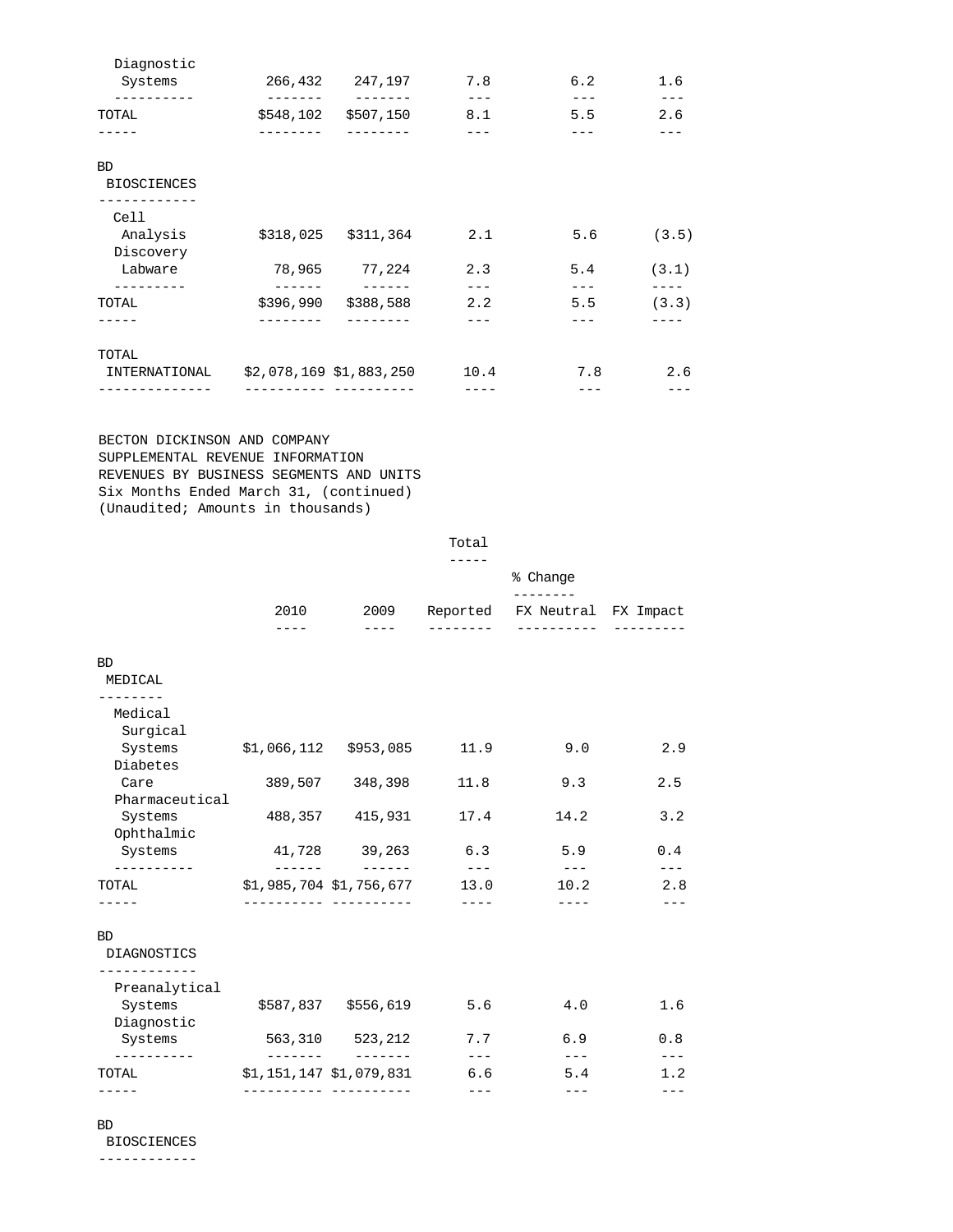| Cell Analysis<br>Discovery | \$473,812               | \$460,514 | 2.9 | 5.2 | (2.3) |
|----------------------------|-------------------------|-----------|-----|-----|-------|
| Labware                    | 150,965                 | 145,864   | 3.5 | 5.1 | (1.6) |
|                            |                         |           |     |     |       |
| TOTAL                      | \$624,777               | \$606,378 | 3.0 | 5.2 | (2.2) |
|                            |                         |           |     |     |       |
|                            |                         |           |     |     |       |
| TOTAL REVENUES             | \$3,761,628 \$3,442,886 |           | 9.3 | 7.8 | 1.5   |
|                            |                         |           |     |     |       |

 BECTON DICKINSON AND COMPANY SUPPLEMENTAL REVENUE INFORMATION SAFETY REVENUES (Unaudited; Amounts in thousands)

#### Three Months Ended March 31,

|                       |                      |                      |                                                                                                                                                                                                                                                                                                                                                                                                     | % Change        |                        |
|-----------------------|----------------------|----------------------|-----------------------------------------------------------------------------------------------------------------------------------------------------------------------------------------------------------------------------------------------------------------------------------------------------------------------------------------------------------------------------------------------------|-----------------|------------------------|
|                       | 2010                 | 2009                 | -------                                                                                                                                                                                                                                                                                                                                                                                             |                 | Reported FXN FX Impact |
|                       |                      |                      |                                                                                                                                                                                                                                                                                                                                                                                                     |                 |                        |
| TOTAL SAFETY REVENUES |                      |                      |                                                                                                                                                                                                                                                                                                                                                                                                     |                 |                        |
| United States         |                      |                      | $$268,773$ $$255,026$ 5.4 5.4                                                                                                                                                                                                                                                                                                                                                                       |                 |                        |
| International         |                      | 149,475 136,718      |                                                                                                                                                                                                                                                                                                                                                                                                     | $9.3\qquad 6.8$ | 2.5                    |
| TOTAL                 |                      |                      | ----<br>\$418,248 \$391,744 6.8 5.9                                                                                                                                                                                                                                                                                                                                                                 |                 | 0.9                    |
|                       |                      |                      |                                                                                                                                                                                                                                                                                                                                                                                                     |                 |                        |
| BY SEGMENT            |                      |                      |                                                                                                                                                                                                                                                                                                                                                                                                     |                 |                        |
| BD Medical            |                      |                      | $$200,355$ $$183,591$ 9.1 8.0                                                                                                                                                                                                                                                                                                                                                                       |                 | 1.1                    |
| BD Diagnostics        |                      | 217,893 208,153      |                                                                                                                                                                                                                                                                                                                                                                                                     | $4.7$ $4.0$     | 0.7                    |
| TOTAL                 | -------<br>\$418,248 | -------<br>\$391,744 | $\frac{1}{2} \frac{1}{2} \frac{1}{2} \frac{1}{2} \frac{1}{2} \frac{1}{2} \frac{1}{2} \frac{1}{2} \frac{1}{2} \frac{1}{2} \frac{1}{2} \frac{1}{2} \frac{1}{2} \frac{1}{2} \frac{1}{2} \frac{1}{2} \frac{1}{2} \frac{1}{2} \frac{1}{2} \frac{1}{2} \frac{1}{2} \frac{1}{2} \frac{1}{2} \frac{1}{2} \frac{1}{2} \frac{1}{2} \frac{1}{2} \frac{1}{2} \frac{1}{2} \frac{1}{2} \frac{1}{2} \frac{$<br>6.8 | $- - -$<br>5.9  | $---$<br>0.9           |
|                       |                      |                      |                                                                                                                                                                                                                                                                                                                                                                                                     |                 | ---                    |

#### Six Months Ended March 31,

|                       |                      |                               | % Change                                                                                                                                                                                                                                                                                                                                                                                            |                |                        |  |  |  |
|-----------------------|----------------------|-------------------------------|-----------------------------------------------------------------------------------------------------------------------------------------------------------------------------------------------------------------------------------------------------------------------------------------------------------------------------------------------------------------------------------------------------|----------------|------------------------|--|--|--|
|                       | 2010                 | 2009                          |                                                                                                                                                                                                                                                                                                                                                                                                     |                | Reported FXN FX Impact |  |  |  |
|                       |                      |                               |                                                                                                                                                                                                                                                                                                                                                                                                     |                |                        |  |  |  |
| TOTAL SAFETY REVENUES |                      |                               |                                                                                                                                                                                                                                                                                                                                                                                                     |                |                        |  |  |  |
| United States         |                      | $$567,031$ $$523,995$ 8.2 8.2 |                                                                                                                                                                                                                                                                                                                                                                                                     |                |                        |  |  |  |
| International         |                      | 305,489 270,798               |                                                                                                                                                                                                                                                                                                                                                                                                     | 12.8 8.6       | 4.2                    |  |  |  |
| TOTAL                 |                      | \$872,520 \$794,793 9.8 8.4   |                                                                                                                                                                                                                                                                                                                                                                                                     |                | 1.4                    |  |  |  |
|                       |                      |                               |                                                                                                                                                                                                                                                                                                                                                                                                     |                |                        |  |  |  |
| BY SEGMENT            |                      |                               |                                                                                                                                                                                                                                                                                                                                                                                                     |                |                        |  |  |  |
| BD Medical            |                      | \$428,857 \$376,342           |                                                                                                                                                                                                                                                                                                                                                                                                     | 14.0 12.3      | 1.7                    |  |  |  |
| BD Diagnostics        |                      | 443,663 418,451 6.0 4.8       |                                                                                                                                                                                                                                                                                                                                                                                                     |                | 1.2                    |  |  |  |
| TOTAL                 | -------<br>\$872,520 | $- - - - - - -$<br>\$794,793  | $\frac{1}{2} \frac{1}{2} \frac{1}{2} \frac{1}{2} \frac{1}{2} \frac{1}{2} \frac{1}{2} \frac{1}{2} \frac{1}{2} \frac{1}{2} \frac{1}{2} \frac{1}{2} \frac{1}{2} \frac{1}{2} \frac{1}{2} \frac{1}{2} \frac{1}{2} \frac{1}{2} \frac{1}{2} \frac{1}{2} \frac{1}{2} \frac{1}{2} \frac{1}{2} \frac{1}{2} \frac{1}{2} \frac{1}{2} \frac{1}{2} \frac{1}{2} \frac{1}{2} \frac{1}{2} \frac{1}{2} \frac{$<br>9.8 | $- - -$<br>8.4 | $- - -$<br>1.4         |  |  |  |
|                       |                      |                               |                                                                                                                                                                                                                                                                                                                                                                                                     |                |                        |  |  |  |